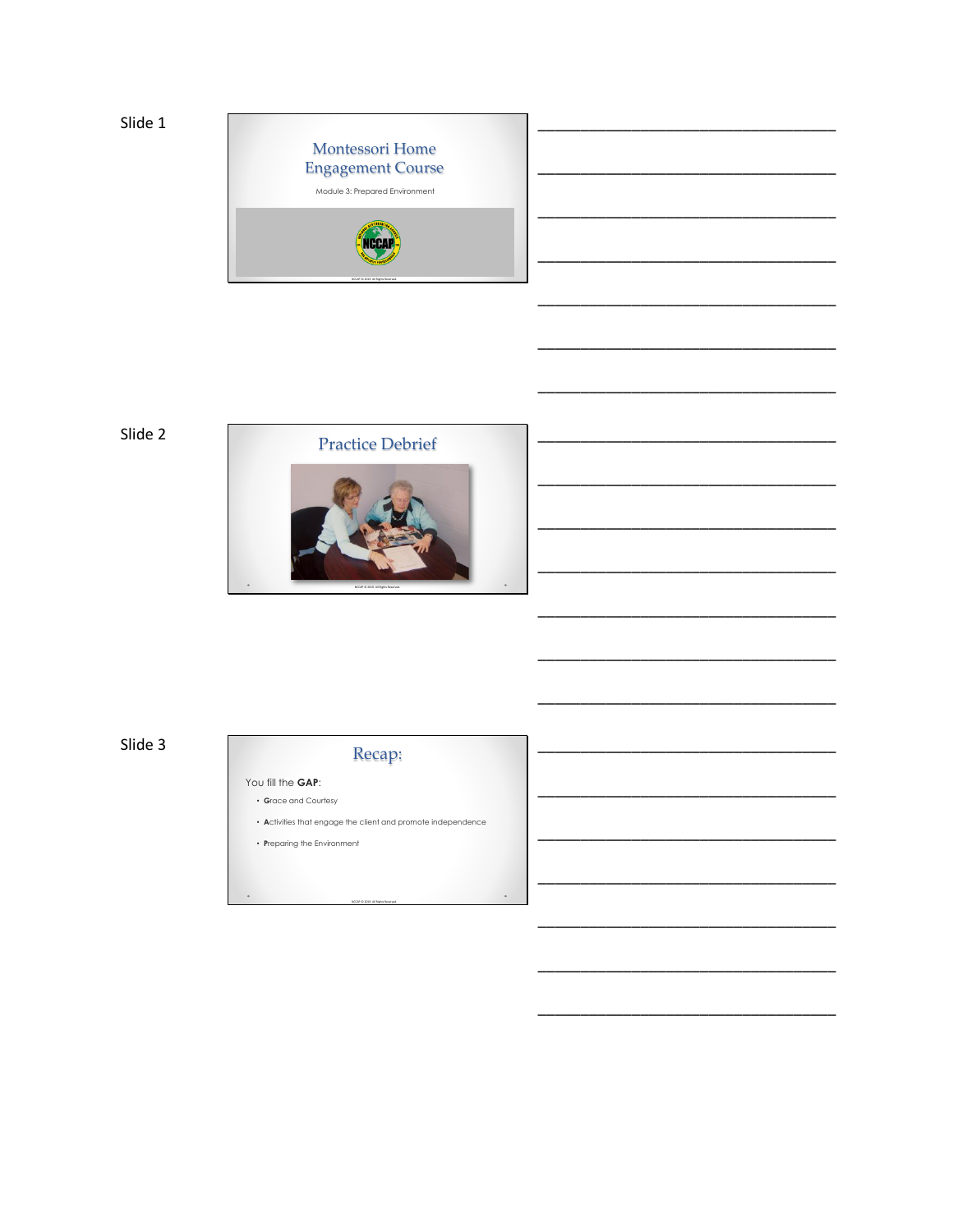

## Slide 5



\_\_\_\_\_\_\_\_\_\_\_\_\_\_\_\_\_\_\_\_\_\_\_\_\_\_\_\_\_\_\_\_\_\_\_ \_\_\_\_\_\_\_\_\_\_\_\_\_\_\_\_\_\_\_\_\_\_\_\_\_\_\_\_\_\_\_\_\_\_\_ \_\_\_\_\_\_\_\_\_\_\_\_\_\_\_\_\_\_\_\_\_\_\_\_\_\_\_\_\_\_\_\_\_\_\_ \_\_\_\_\_\_\_\_\_\_\_\_\_\_\_\_\_\_\_\_\_\_\_\_\_\_\_\_\_\_\_\_\_\_\_

\_\_\_\_\_\_\_\_\_\_\_\_\_\_\_\_\_\_\_\_\_\_\_\_\_\_\_\_\_\_\_\_\_\_\_

\_\_\_\_\_\_\_\_\_\_\_\_\_\_\_\_\_\_\_\_\_\_\_\_\_\_\_\_\_\_\_\_\_\_\_

\_\_\_\_\_\_\_\_\_\_\_\_\_\_\_\_\_\_\_\_\_\_\_\_\_\_\_\_\_\_\_\_\_\_\_

\_\_\_\_\_\_\_\_\_\_\_\_\_\_\_\_\_\_\_\_\_\_\_\_\_\_\_\_\_\_\_\_\_\_\_

\_\_\_\_\_\_\_\_\_\_\_\_\_\_\_\_\_\_\_\_\_\_\_\_\_\_\_\_\_\_\_\_\_\_\_

\_\_\_\_\_\_\_\_\_\_\_\_\_\_\_\_\_\_\_\_\_\_\_\_\_\_\_\_\_\_\_\_\_\_\_

\_\_\_\_\_\_\_\_\_\_\_\_\_\_\_\_\_\_\_\_\_\_\_\_\_\_\_\_\_\_\_\_\_\_\_

\_\_\_\_\_\_\_\_\_\_\_\_\_\_\_\_\_\_\_\_\_\_\_\_\_\_\_\_\_\_\_\_\_\_\_

\_\_\_\_\_\_\_\_\_\_\_\_\_\_\_\_\_\_\_\_\_\_\_\_\_\_\_\_\_\_\_\_\_\_\_

\_\_\_\_\_\_\_\_\_\_\_\_\_\_\_\_\_\_\_\_\_\_\_\_\_\_\_\_\_\_\_\_\_\_\_

\_\_\_\_\_\_\_\_\_\_\_\_\_\_\_\_\_\_\_\_\_\_\_\_\_\_\_\_\_\_\_\_\_\_\_

\_\_\_\_\_\_\_\_\_\_\_\_\_\_\_\_\_\_\_\_\_\_\_\_\_\_\_\_\_\_\_\_\_\_\_

\_\_\_\_\_\_\_\_\_\_\_\_\_\_\_\_\_\_\_\_\_\_\_\_\_\_\_\_\_\_\_\_\_\_\_

\_\_\_\_\_\_\_\_\_\_\_\_\_\_\_\_\_\_\_\_\_\_\_\_\_\_\_\_\_\_\_\_\_\_\_

\_\_\_\_\_\_\_\_\_\_\_\_\_\_\_\_\_\_\_\_\_\_\_\_\_\_\_\_\_\_\_\_\_\_\_

\_\_\_\_\_\_\_\_\_\_\_\_\_\_\_\_\_\_\_\_\_\_\_\_\_\_\_\_\_\_\_\_\_\_\_

\_\_\_\_\_\_\_\_\_\_\_\_\_\_\_\_\_\_\_\_\_\_\_\_\_\_\_\_\_\_\_\_\_\_\_

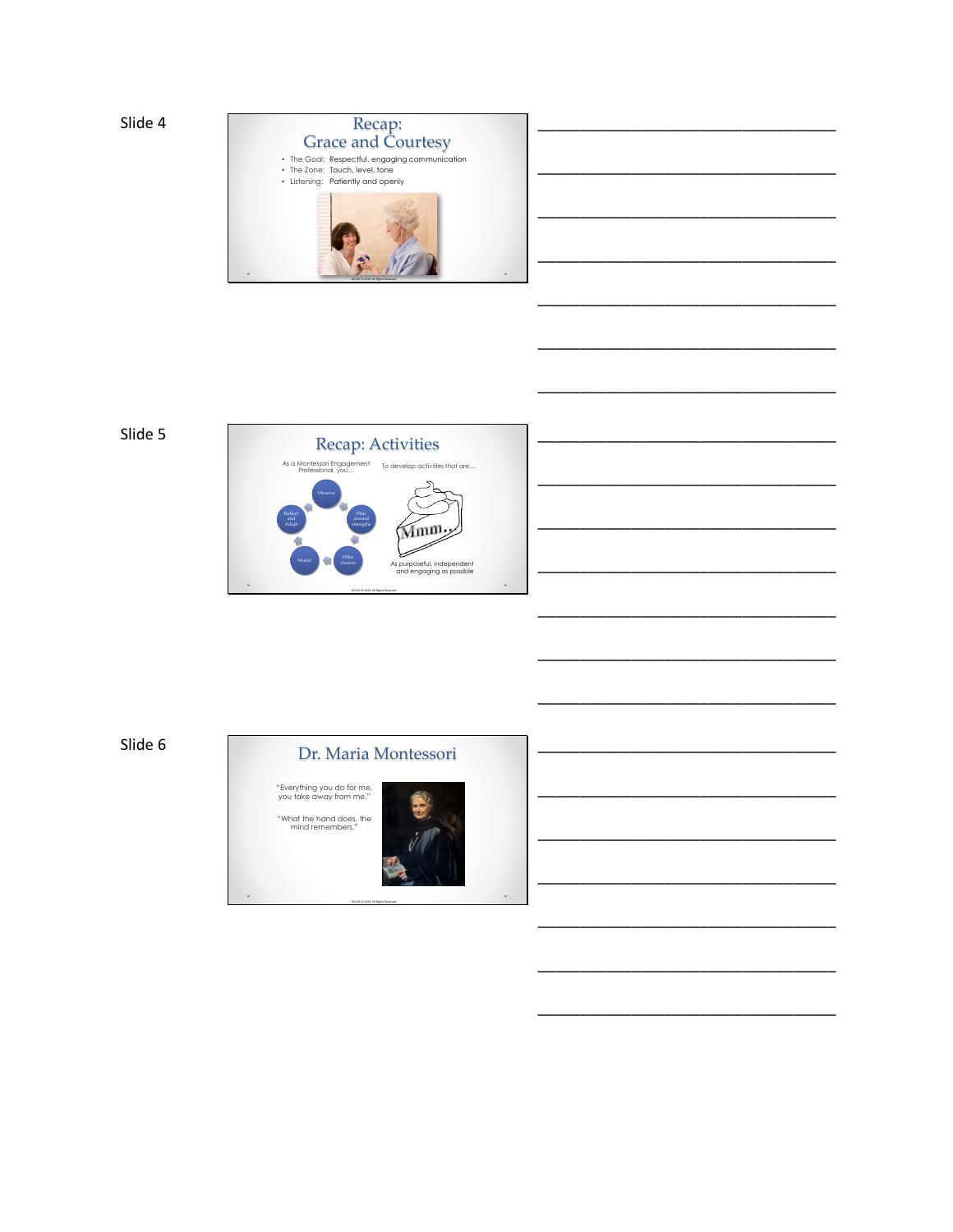

\_\_\_\_\_\_\_\_\_\_\_\_\_\_\_\_\_\_\_\_\_\_\_\_\_\_\_\_\_\_\_\_\_\_\_

\_\_\_\_\_\_\_\_\_\_\_\_\_\_\_\_\_\_\_\_\_\_\_\_\_\_\_\_\_\_\_\_\_\_\_

\_\_\_\_\_\_\_\_\_\_\_\_\_\_\_\_\_\_\_\_\_\_\_\_\_\_\_\_\_\_\_\_\_\_\_

\_\_\_\_\_\_\_\_\_\_\_\_\_\_\_\_\_\_\_\_\_\_\_\_\_\_\_\_\_\_\_\_\_\_\_

\_\_\_\_\_\_\_\_\_\_\_\_\_\_\_\_\_\_\_\_\_\_\_\_\_\_\_\_\_\_\_\_\_\_\_

\_\_\_\_\_\_\_\_\_\_\_\_\_\_\_\_\_\_\_\_\_\_\_\_\_\_\_\_\_\_\_\_\_\_\_

\_\_\_\_\_\_\_\_\_\_\_\_\_\_\_\_\_\_\_\_\_\_\_\_\_\_\_\_\_\_\_\_\_\_\_

\_\_\_\_\_\_\_\_\_\_\_\_\_\_\_\_\_\_\_\_\_\_\_\_\_\_\_\_\_\_\_\_\_\_\_

\_\_\_\_\_\_\_\_\_\_\_\_\_\_\_\_\_\_\_\_\_\_\_\_\_\_\_\_\_\_\_\_\_\_\_

\_\_\_\_\_\_\_\_\_\_\_\_\_\_\_\_\_\_\_\_\_\_\_\_\_\_\_\_\_\_\_\_\_\_\_

\_\_\_\_\_\_\_\_\_\_\_\_\_\_\_\_\_\_\_\_\_\_\_\_\_\_\_\_\_\_\_\_\_\_\_

\_\_\_\_\_\_\_\_\_\_\_\_\_\_\_\_\_\_\_\_\_\_\_\_\_\_\_\_\_\_\_\_\_\_\_

\_\_\_\_\_\_\_\_\_\_\_\_\_\_\_\_\_\_\_\_\_\_\_\_\_\_\_\_\_\_\_\_\_\_\_

\_\_\_\_\_\_\_\_\_\_\_\_\_\_\_\_\_\_\_\_\_\_\_\_\_\_\_\_\_\_\_\_\_\_\_

\_\_\_\_\_\_\_\_\_\_\_\_\_\_\_\_\_\_\_\_\_\_\_\_\_\_\_\_\_\_\_\_\_\_\_

\_\_\_\_\_\_\_\_\_\_\_\_\_\_\_\_\_\_\_\_\_\_\_\_\_\_\_\_\_\_\_\_\_\_\_

\_\_\_\_\_\_\_\_\_\_\_\_\_\_\_\_\_\_\_\_\_\_\_\_\_\_\_\_\_\_\_\_\_\_\_

\_\_\_\_\_\_\_\_\_\_\_\_\_\_\_\_\_\_\_\_\_\_\_\_\_\_\_\_\_\_\_\_\_\_\_

\_\_\_\_\_\_\_\_\_\_\_\_\_\_\_\_\_\_\_\_\_\_\_\_\_\_\_\_\_\_\_\_\_\_\_

\_\_\_\_\_\_\_\_\_\_\_\_\_\_\_\_\_\_\_\_\_\_\_\_\_\_\_\_\_\_\_\_\_\_\_

\_\_\_\_\_\_\_\_\_\_\_\_\_\_\_\_\_\_\_\_\_\_\_\_\_\_\_\_\_\_\_\_\_\_\_

### Slide 8



Slide 9



• Safety • Maximizing Independence

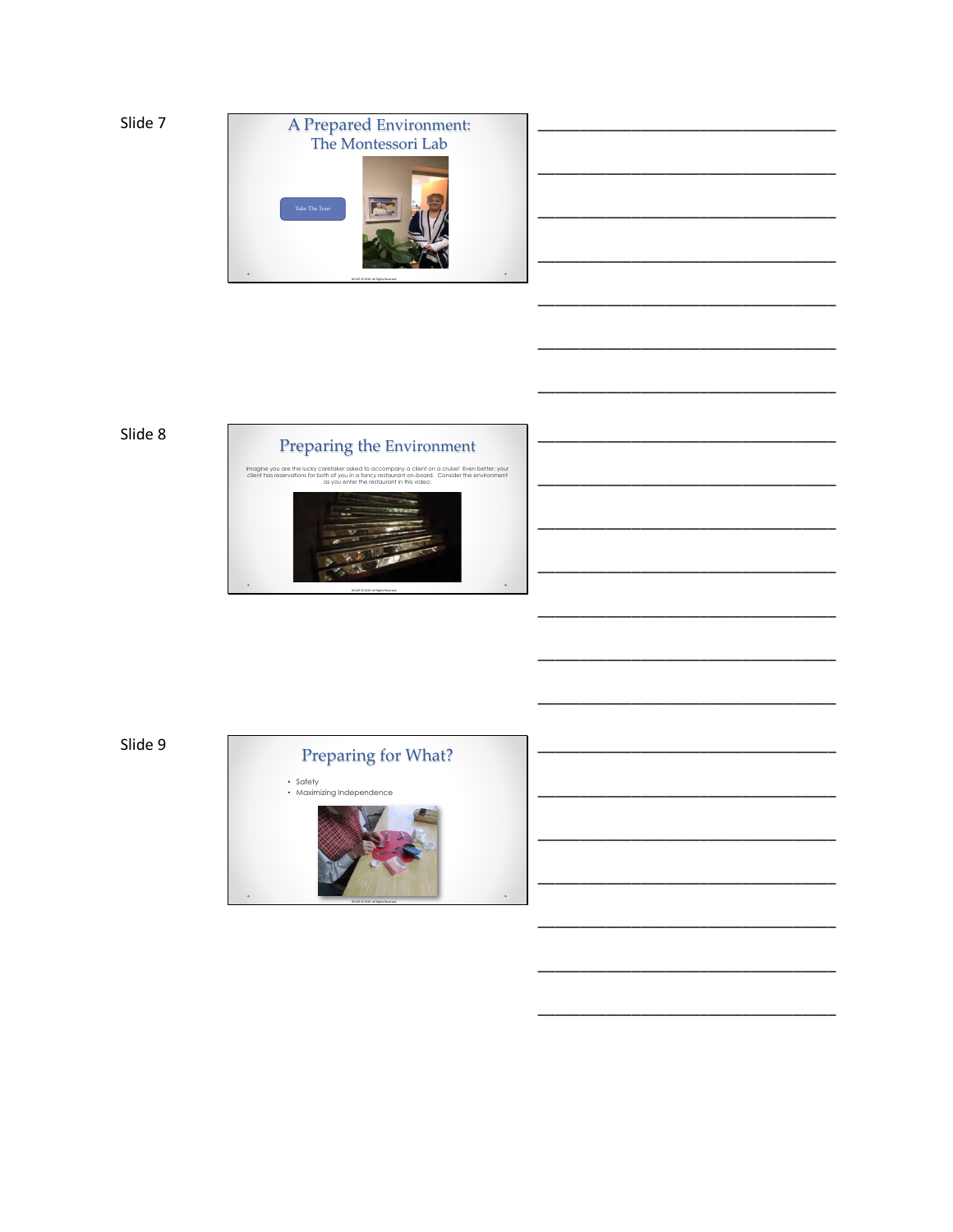

\_\_\_\_\_\_\_\_\_\_\_\_\_\_\_\_\_\_\_\_\_\_\_\_\_\_\_\_\_\_\_\_\_\_\_

\_\_\_\_\_\_\_\_\_\_\_\_\_\_\_\_\_\_\_\_\_\_\_\_\_\_\_\_\_\_\_\_\_\_\_

\_\_\_\_\_\_\_\_\_\_\_\_\_\_\_\_\_\_\_\_\_\_\_\_\_\_\_\_\_\_\_\_\_\_\_

\_\_\_\_\_\_\_\_\_\_\_\_\_\_\_\_\_\_\_\_\_\_\_\_\_\_\_\_\_\_\_\_\_\_\_

\_\_\_\_\_\_\_\_\_\_\_\_\_\_\_\_\_\_\_\_\_\_\_\_\_\_\_\_\_\_\_\_\_\_\_

\_\_\_\_\_\_\_\_\_\_\_\_\_\_\_\_\_\_\_\_\_\_\_\_\_\_\_\_\_\_\_\_\_\_\_

\_\_\_\_\_\_\_\_\_\_\_\_\_\_\_\_\_\_\_\_\_\_\_\_\_\_\_\_\_\_\_\_\_\_\_

\_\_\_\_\_\_\_\_\_\_\_\_\_\_\_\_\_\_\_\_\_\_\_\_\_\_\_\_\_\_\_\_\_\_\_

\_\_\_\_\_\_\_\_\_\_\_\_\_\_\_\_\_\_\_\_\_\_\_\_\_\_\_\_\_\_\_\_\_\_\_

\_\_\_\_\_\_\_\_\_\_\_\_\_\_\_\_\_\_\_\_\_\_\_\_\_\_\_\_\_\_\_\_\_\_\_

\_\_\_\_\_\_\_\_\_\_\_\_\_\_\_\_\_\_\_\_\_\_\_\_\_\_\_\_\_\_\_\_\_\_\_

\_\_\_\_\_\_\_\_\_\_\_\_\_\_\_\_\_\_\_\_\_\_\_\_\_\_\_\_\_\_\_\_\_\_\_

\_\_\_\_\_\_\_\_\_\_\_\_\_\_\_\_\_\_\_\_\_\_\_\_\_\_\_\_\_\_\_\_\_\_\_

\_\_\_\_\_\_\_\_\_\_\_\_\_\_\_\_\_\_\_\_\_\_\_\_\_\_\_\_\_\_\_\_\_\_\_

\_\_\_\_\_\_\_\_\_\_\_\_\_\_\_\_\_\_\_\_\_\_\_\_\_\_\_\_\_\_\_\_\_\_\_

\_\_\_\_\_\_\_\_\_\_\_\_\_\_\_\_\_\_\_\_\_\_\_\_\_\_\_\_\_\_\_\_\_\_\_

\_\_\_\_\_\_\_\_\_\_\_\_\_\_\_\_\_\_\_\_\_\_\_\_\_\_\_\_\_\_\_\_\_\_\_

\_\_\_\_\_\_\_\_\_\_\_\_\_\_\_\_\_\_\_\_\_\_\_\_\_\_\_\_\_\_\_\_\_\_\_

\_\_\_\_\_\_\_\_\_\_\_\_\_\_\_\_\_\_\_\_\_\_\_\_\_\_\_\_\_\_\_\_\_\_\_

\_\_\_\_\_\_\_\_\_\_\_\_\_\_\_\_\_\_\_\_\_\_\_\_\_\_\_\_\_\_\_\_\_\_\_

\_\_\_\_\_\_\_\_\_\_\_\_\_\_\_\_\_\_\_\_\_\_\_\_\_\_\_\_\_\_\_\_\_\_\_

Slide 11



#### Slide 12 Engagement<br>
Professionals use… …to prepare for safety and engagement by… • Space and stuff<br>• Sights<br>• Sounds<br>• Touch<br>• Tastes<br>• Time<br>• Emotions • **C**alm-creating • **O**rganizing for • **I**ndependence • **L**abeling stuff, time and people

- **L**ighting and contrasting • **D**istraction-reducing
- 
- 

.

NCCAP © 2019. All Rights Reserved.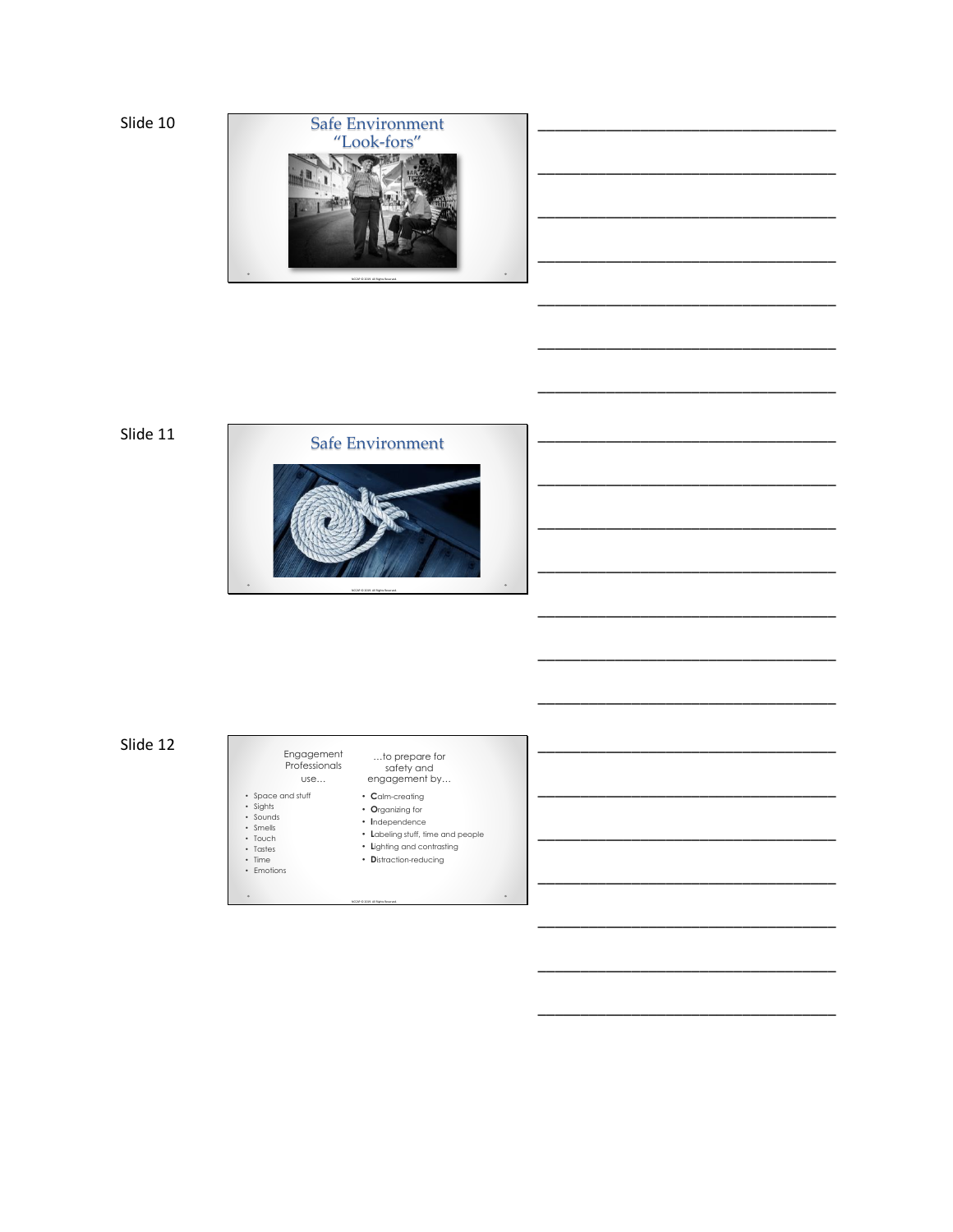



Slide 14



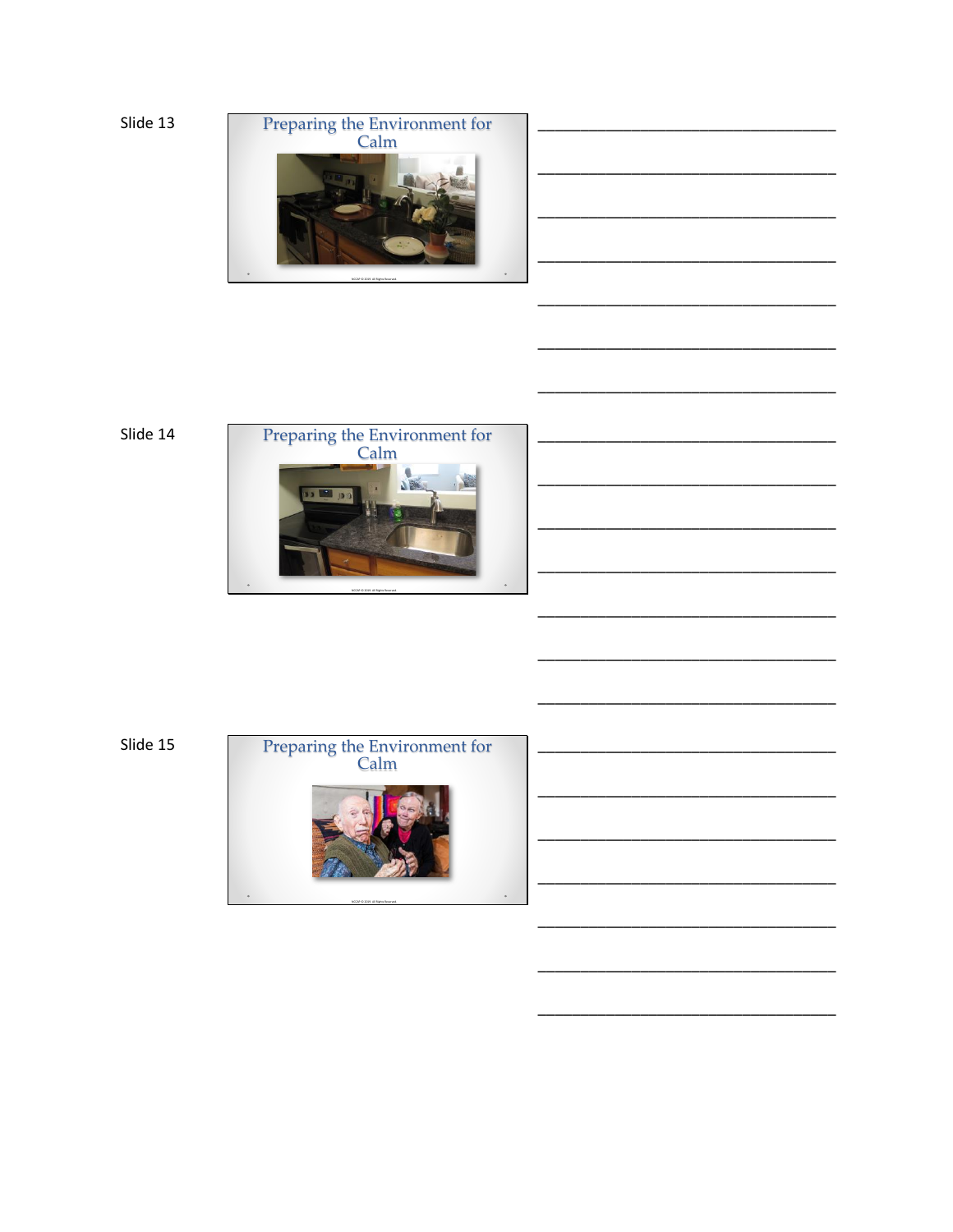



\_\_\_\_\_\_\_\_\_\_\_\_\_\_\_\_\_\_\_\_\_\_\_\_\_\_\_\_\_\_\_\_\_\_\_

\_\_\_\_\_\_\_\_\_\_\_\_\_\_\_\_\_\_\_\_\_\_\_\_\_\_\_\_\_\_\_\_\_\_\_

\_\_\_\_\_\_\_\_\_\_\_\_\_\_\_\_\_\_\_\_\_\_\_\_\_\_\_\_\_\_\_\_\_\_\_

\_\_\_\_\_\_\_\_\_\_\_\_\_\_\_\_\_\_\_\_\_\_\_\_\_\_\_\_\_\_\_\_\_\_\_

\_\_\_\_\_\_\_\_\_\_\_\_\_\_\_\_\_\_\_\_\_\_\_\_\_\_\_\_\_\_\_\_\_\_\_

\_\_\_\_\_\_\_\_\_\_\_\_\_\_\_\_\_\_\_\_\_\_\_\_\_\_\_\_\_\_\_\_\_\_\_

\_\_\_\_\_\_\_\_\_\_\_\_\_\_\_\_\_\_\_\_\_\_\_\_\_\_\_\_\_\_\_\_\_\_\_

\_\_\_\_\_\_\_\_\_\_\_\_\_\_\_\_\_\_\_\_\_\_\_\_\_\_\_\_\_\_\_\_\_\_\_

\_\_\_\_\_\_\_\_\_\_\_\_\_\_\_\_\_\_\_\_\_\_\_\_\_\_\_\_\_\_\_\_\_\_\_

\_\_\_\_\_\_\_\_\_\_\_\_\_\_\_\_\_\_\_\_\_\_\_\_\_\_\_\_\_\_\_\_\_\_\_

\_\_\_\_\_\_\_\_\_\_\_\_\_\_\_\_\_\_\_\_\_\_\_\_\_\_\_\_\_\_\_\_\_\_\_

\_\_\_\_\_\_\_\_\_\_\_\_\_\_\_\_\_\_\_\_\_\_\_\_\_\_\_\_\_\_\_\_\_\_\_

\_\_\_\_\_\_\_\_\_\_\_\_\_\_\_\_\_\_\_\_\_\_\_\_\_\_\_\_\_\_\_\_\_\_\_

\_\_\_\_\_\_\_\_\_\_\_\_\_\_\_\_\_\_\_\_\_\_\_\_\_\_\_\_\_\_\_\_\_\_\_

\_\_\_\_\_\_\_\_\_\_\_\_\_\_\_\_\_\_\_\_\_\_\_\_\_\_\_\_\_\_\_\_\_\_\_

\_\_\_\_\_\_\_\_\_\_\_\_\_\_\_\_\_\_\_\_\_\_\_\_\_\_\_\_\_\_\_\_\_\_\_





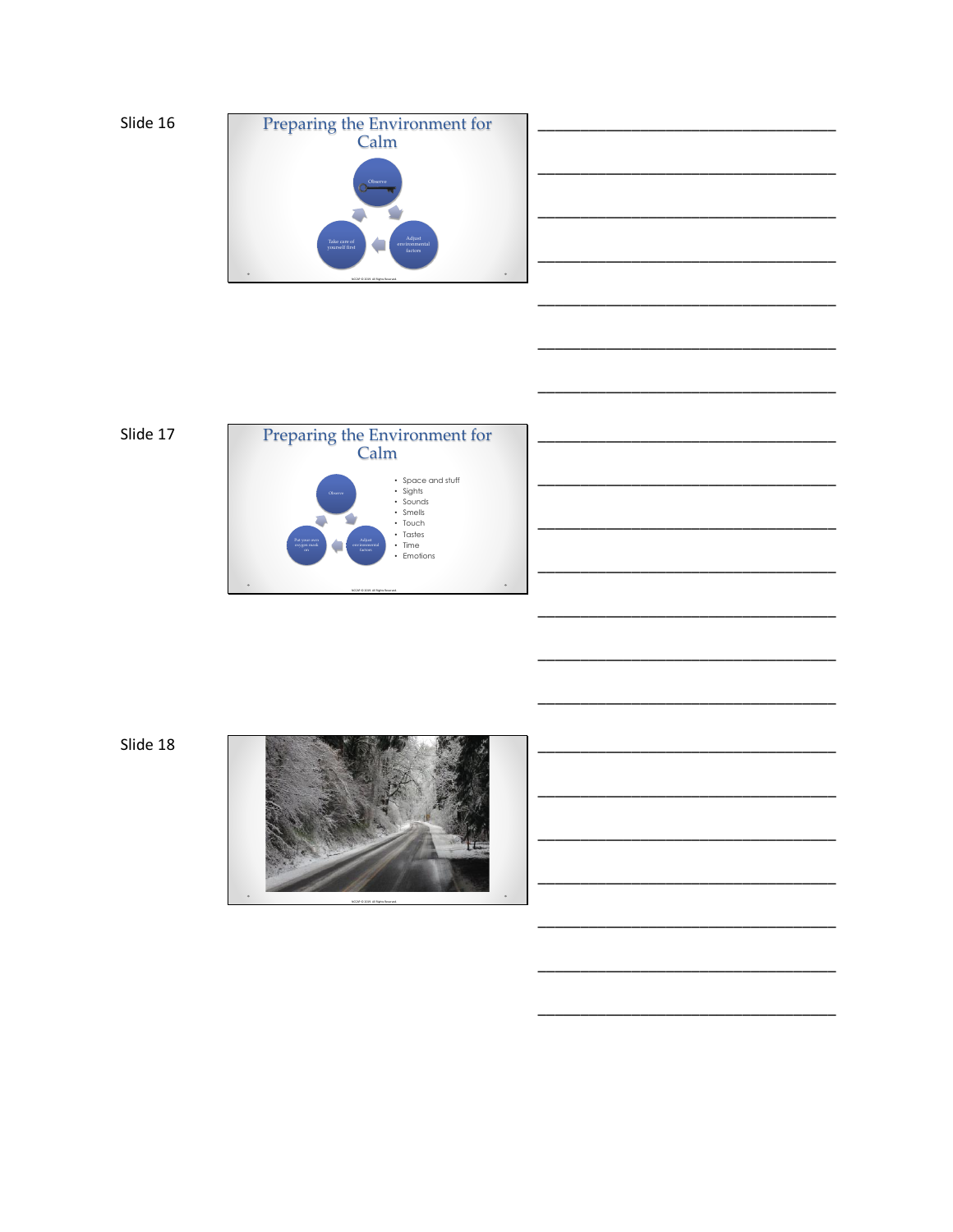## Preparing the Environment for Calm

Practice 1

\_\_\_\_\_\_\_\_\_\_\_\_\_\_\_\_\_\_\_\_\_\_\_\_\_\_\_\_\_\_\_\_\_\_\_

\_\_\_\_\_\_\_\_\_\_\_\_\_\_\_\_\_\_\_\_\_\_\_\_\_\_\_\_\_\_\_\_\_\_\_

\_\_\_\_\_\_\_\_\_\_\_\_\_\_\_\_\_\_\_\_\_\_\_\_\_\_\_\_\_\_\_\_\_\_\_

\_\_\_\_\_\_\_\_\_\_\_\_\_\_\_\_\_\_\_\_\_\_\_\_\_\_\_\_\_\_\_\_\_\_\_

\_\_\_\_\_\_\_\_\_\_\_\_\_\_\_\_\_\_\_\_\_\_\_\_\_\_\_\_\_\_\_\_\_\_\_

\_\_\_\_\_\_\_\_\_\_\_\_\_\_\_\_\_\_\_\_\_\_\_\_\_\_\_\_\_\_\_\_\_\_\_

\_\_\_\_\_\_\_\_\_\_\_\_\_\_\_\_\_\_\_\_\_\_\_\_\_\_\_\_\_\_\_\_\_\_\_

\_\_\_\_\_\_\_\_\_\_\_\_\_\_\_\_\_\_\_\_\_\_\_\_\_\_\_\_\_\_\_\_\_\_\_

\_\_\_\_\_\_\_\_\_\_\_\_\_\_\_\_\_\_\_\_\_\_\_\_\_\_\_\_\_\_\_\_\_\_\_

\_\_\_\_\_\_\_\_\_\_\_\_\_\_\_\_\_\_\_\_\_\_\_\_\_\_\_\_\_\_\_\_\_\_\_

\_\_\_\_\_\_\_\_\_\_\_\_\_\_\_\_\_\_\_\_\_\_\_\_\_\_\_\_\_\_\_\_\_\_\_

\_\_\_\_\_\_\_\_\_\_\_\_\_\_\_\_\_\_\_\_\_\_\_\_\_\_\_\_\_\_\_\_\_\_\_

\_\_\_\_\_\_\_\_\_\_\_\_\_\_\_\_\_\_\_\_\_\_\_\_\_\_\_\_\_\_\_\_\_\_\_

\_\_\_\_\_\_\_\_\_\_\_\_\_\_\_\_\_\_\_\_\_\_\_\_\_\_\_\_\_\_\_\_\_\_\_

\_\_\_\_\_\_\_\_\_\_\_\_\_\_\_\_\_\_\_\_\_\_\_\_\_\_\_\_\_\_\_\_\_\_\_

\_\_\_\_\_\_\_\_\_\_\_\_\_\_\_\_\_\_\_\_\_\_\_\_\_\_\_\_\_\_\_\_\_\_\_

\_\_\_\_\_\_\_\_\_\_\_\_\_\_\_\_\_\_\_\_\_\_\_\_\_\_\_\_\_\_\_\_\_\_\_

\_\_\_\_\_\_\_\_\_\_\_\_\_\_\_\_\_\_\_\_\_\_\_\_\_\_\_\_\_\_\_\_\_\_\_

\_\_\_\_\_\_\_\_\_\_\_\_\_\_\_\_\_\_\_\_\_\_\_\_\_\_\_\_\_\_\_\_\_\_\_

\_\_\_\_\_\_\_\_\_\_\_\_\_\_\_\_\_\_\_\_\_\_\_\_\_\_\_\_\_\_\_\_\_\_\_

\_\_\_\_\_\_\_\_\_\_\_\_\_\_\_\_\_\_\_\_\_\_\_\_\_\_\_\_\_\_\_\_\_\_\_

If has been snowing, so your client has not been<br>outside in several days, and you are running late<br>because of icy roads. You have turned on a favorite<br>DV show, but the client is not paying afterhion to it and<br>has been spit

NCCAP © 2019. All Rights Reserved.

 $\ddot{\phantom{0}}$ 

#### Slide 20

# Preparing the Environment for Calm Practice 2 CLIENT PROFILE: A 78-year-old man, widower, with physical<br>limitations related to knee and hip problems. Had a hip<br>replacement and may need another one. Retired<br>engineer with no extensive social relevors. No children or<br>eng

room sofa and chair. Does not cook much for himself.<br>Orders meals or relies on frozen foods which he orders<br>directly from markets. His clothing often has foods stains<br>which he does not notice. He has a cleaning woman once<br>

NCCAP © 2019. All Rights Reserved.

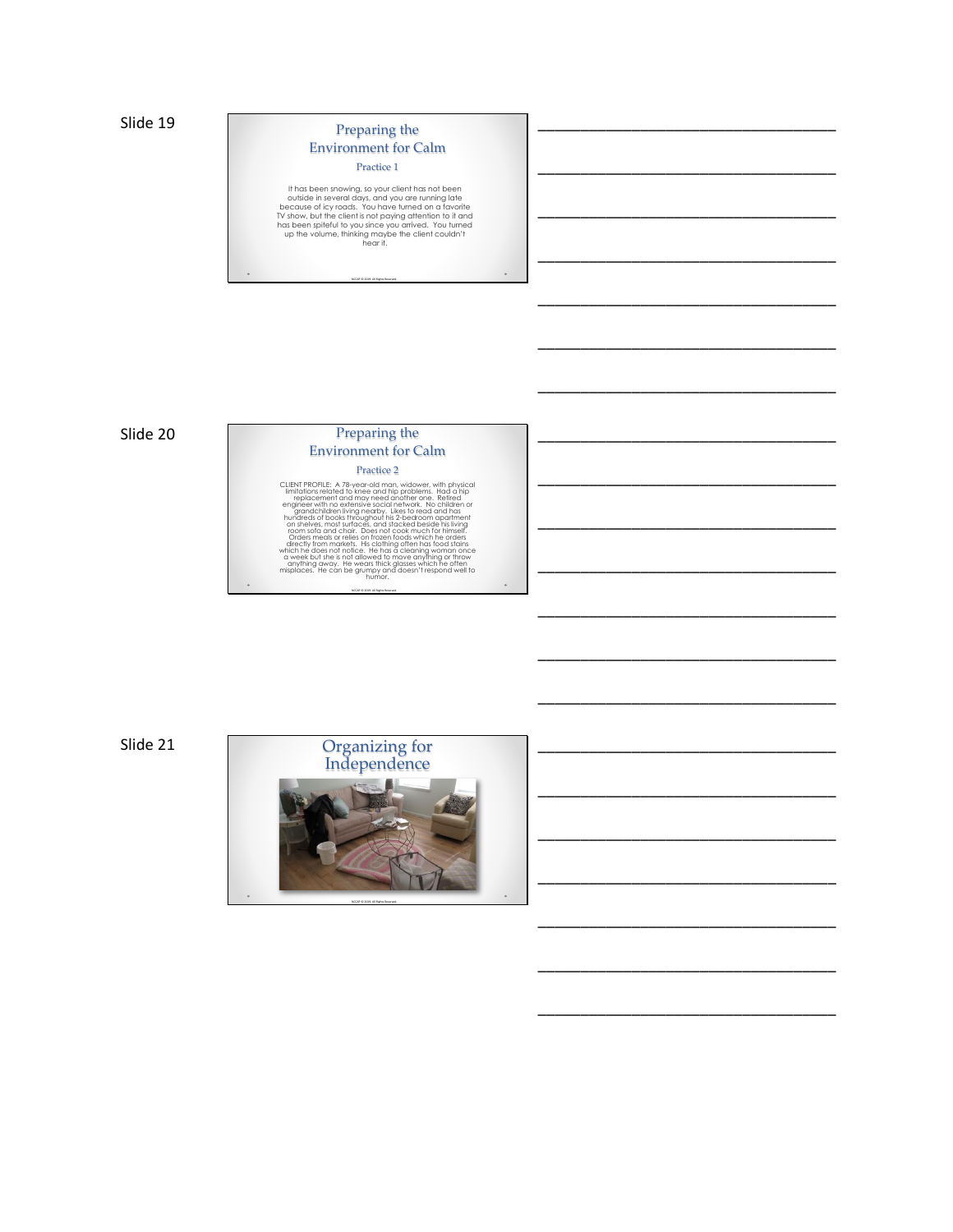

\_\_\_\_\_\_\_\_\_\_\_\_\_\_\_\_\_\_\_\_\_\_\_\_\_\_\_\_\_\_\_\_\_\_\_

\_\_\_\_\_\_\_\_\_\_\_\_\_\_\_\_\_\_\_\_\_\_\_\_\_\_\_\_\_\_\_\_\_\_\_

\_\_\_\_\_\_\_\_\_\_\_\_\_\_\_\_\_\_\_\_\_\_\_\_\_\_\_\_\_\_\_\_\_\_\_

\_\_\_\_\_\_\_\_\_\_\_\_\_\_\_\_\_\_\_\_\_\_\_\_\_\_\_\_\_\_\_\_\_\_\_

\_\_\_\_\_\_\_\_\_\_\_\_\_\_\_\_\_\_\_\_\_\_\_\_\_\_\_\_\_\_\_\_\_\_\_

\_\_\_\_\_\_\_\_\_\_\_\_\_\_\_\_\_\_\_\_\_\_\_\_\_\_\_\_\_\_\_\_\_\_\_

\_\_\_\_\_\_\_\_\_\_\_\_\_\_\_\_\_\_\_\_\_\_\_\_\_\_\_\_\_\_\_\_\_\_\_

\_\_\_\_\_\_\_\_\_\_\_\_\_\_\_\_\_\_\_\_\_\_\_\_\_\_\_\_\_\_\_\_\_\_\_

\_\_\_\_\_\_\_\_\_\_\_\_\_\_\_\_\_\_\_\_\_\_\_\_\_\_\_\_\_\_\_\_\_\_\_

\_\_\_\_\_\_\_\_\_\_\_\_\_\_\_\_\_\_\_\_\_\_\_\_\_\_\_\_\_\_\_\_\_\_\_

\_\_\_\_\_\_\_\_\_\_\_\_\_\_\_\_\_\_\_\_\_\_\_\_\_\_\_\_\_\_\_\_\_\_\_

\_\_\_\_\_\_\_\_\_\_\_\_\_\_\_\_\_\_\_\_\_\_\_\_\_\_\_\_\_\_\_\_\_\_\_

\_\_\_\_\_\_\_\_\_\_\_\_\_\_\_\_\_\_\_\_\_\_\_\_\_\_\_\_\_\_\_\_\_\_\_

\_\_\_\_\_\_\_\_\_\_\_\_\_\_\_\_\_\_\_\_\_\_\_\_\_\_\_\_\_\_\_\_\_\_\_

\_\_\_\_\_\_\_\_\_\_\_\_\_\_\_\_\_\_\_\_\_\_\_\_\_\_\_\_\_\_\_\_\_\_\_

\_\_\_\_\_\_\_\_\_\_\_\_\_\_\_\_\_\_\_\_\_\_\_\_\_\_\_\_\_\_\_\_\_\_\_

\_\_\_\_\_\_\_\_\_\_\_\_\_\_\_\_\_\_\_\_\_\_\_\_\_\_\_\_\_\_\_\_\_\_\_

\_\_\_\_\_\_\_\_\_\_\_\_\_\_\_\_\_\_\_\_\_\_\_\_\_\_\_\_\_\_\_\_\_\_\_

\_\_\_\_\_\_\_\_\_\_\_\_\_\_\_\_\_\_\_\_\_\_\_\_\_\_\_\_\_\_\_\_\_\_\_

\_\_\_\_\_\_\_\_\_\_\_\_\_\_\_\_\_\_\_\_\_\_\_\_\_\_\_\_\_\_\_\_\_\_\_

\_\_\_\_\_\_\_\_\_\_\_\_\_\_\_\_\_\_\_\_\_\_\_\_\_\_\_\_\_\_\_\_\_\_\_





Slide 24

### Organizing for Independence Practice 1

Scenario: Your client has relatively good mobility and a family willing to try different activities.

How would you organize the activity of cutting cheese and putting crackers on a plate to maximize independence?

NCCAP © 2019. All Rights Reserved.

 $\ddot{\phantom{0}}$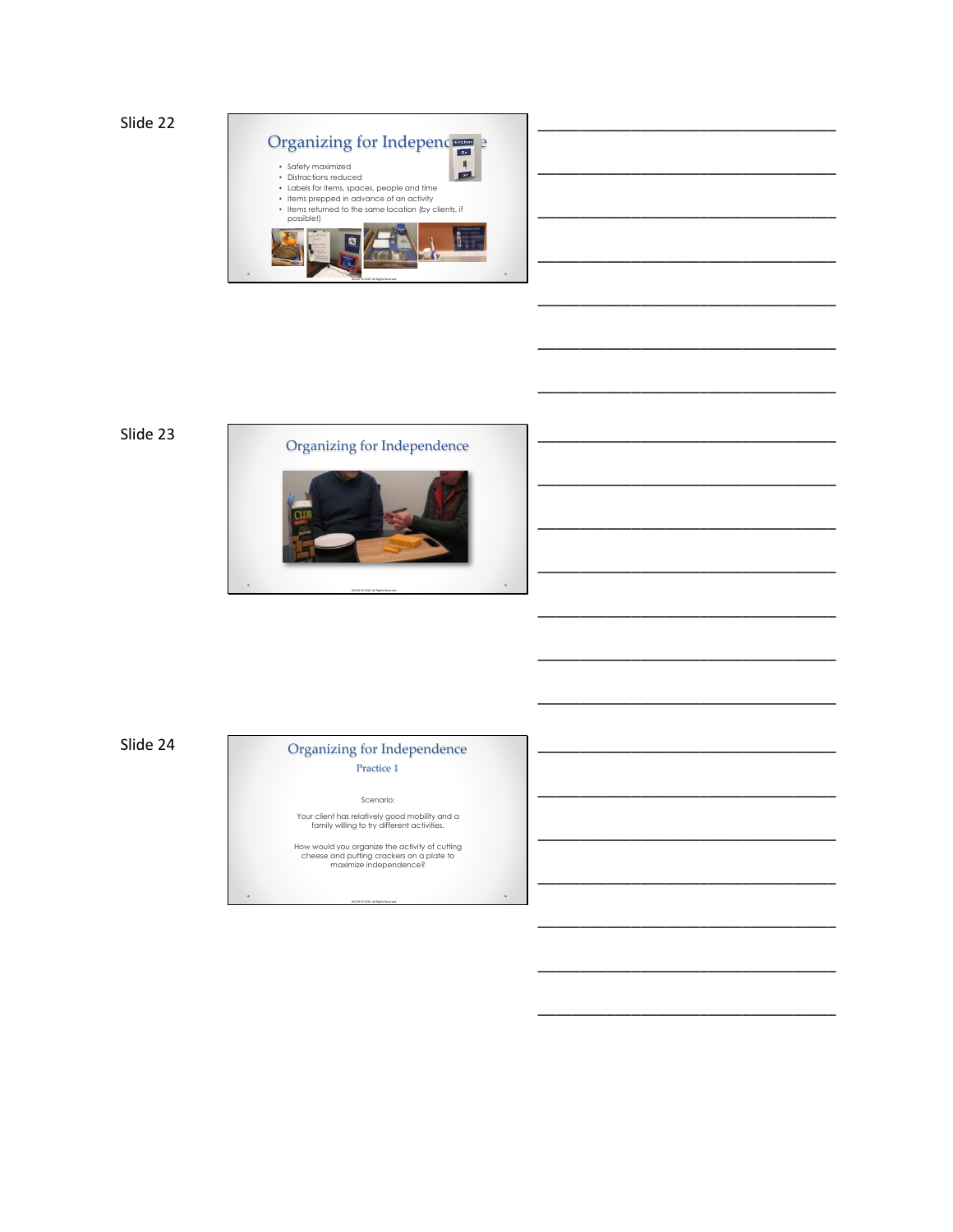# Organizing for Independence

\_\_\_\_\_\_\_\_\_\_\_\_\_\_\_\_\_\_\_\_\_\_\_\_\_\_\_\_\_\_\_\_\_\_\_

\_\_\_\_\_\_\_\_\_\_\_\_\_\_\_\_\_\_\_\_\_\_\_\_\_\_\_\_\_\_\_\_\_\_\_

\_\_\_\_\_\_\_\_\_\_\_\_\_\_\_\_\_\_\_\_\_\_\_\_\_\_\_\_\_\_\_\_\_\_\_

\_\_\_\_\_\_\_\_\_\_\_\_\_\_\_\_\_\_\_\_\_\_\_\_\_\_\_\_\_\_\_\_\_\_\_

\_\_\_\_\_\_\_\_\_\_\_\_\_\_\_\_\_\_\_\_\_\_\_\_\_\_\_\_\_\_\_\_\_\_\_

\_\_\_\_\_\_\_\_\_\_\_\_\_\_\_\_\_\_\_\_\_\_\_\_\_\_\_\_\_\_\_\_\_\_\_

\_\_\_\_\_\_\_\_\_\_\_\_\_\_\_\_\_\_\_\_\_\_\_\_\_\_\_\_\_\_\_\_\_\_\_

\_\_\_\_\_\_\_\_\_\_\_\_\_\_\_\_\_\_\_\_\_\_\_\_\_\_\_\_\_\_\_\_\_\_\_

\_\_\_\_\_\_\_\_\_\_\_\_\_\_\_\_\_\_\_\_\_\_\_\_\_\_\_\_\_\_\_\_\_\_\_

\_\_\_\_\_\_\_\_\_\_\_\_\_\_\_\_\_\_\_\_\_\_\_\_\_\_\_\_\_\_\_\_\_\_\_

\_\_\_\_\_\_\_\_\_\_\_\_\_\_\_\_\_\_\_\_\_\_\_\_\_\_\_\_\_\_\_\_\_\_\_

\_\_\_\_\_\_\_\_\_\_\_\_\_\_\_\_\_\_\_\_\_\_\_\_\_\_\_\_\_\_\_\_\_\_\_

\_\_\_\_\_\_\_\_\_\_\_\_\_\_\_\_\_\_\_\_\_\_\_\_\_\_\_\_\_\_\_\_\_\_\_

\_\_\_\_\_\_\_\_\_\_\_\_\_\_\_\_\_\_\_\_\_\_\_\_\_\_\_\_\_\_\_\_\_\_\_

\_\_\_\_\_\_\_\_\_\_\_\_\_\_\_\_\_\_\_\_\_\_\_\_\_\_\_\_\_\_\_\_\_\_\_

\_\_\_\_\_\_\_\_\_\_\_\_\_\_\_\_\_\_\_\_\_\_\_\_\_\_\_\_\_\_\_\_\_\_\_

\_\_\_\_\_\_\_\_\_\_\_\_\_\_\_\_\_\_\_\_\_\_\_\_\_\_\_\_\_\_\_\_\_\_\_

\_\_\_\_\_\_\_\_\_\_\_\_\_\_\_\_\_\_\_\_\_\_\_\_\_\_\_\_\_\_\_\_\_\_\_

\_\_\_\_\_\_\_\_\_\_\_\_\_\_\_\_\_\_\_\_\_\_\_\_\_\_\_\_\_\_\_\_\_\_\_

\_\_\_\_\_\_\_\_\_\_\_\_\_\_\_\_\_\_\_\_\_\_\_\_\_\_\_\_\_\_\_\_\_\_\_

\_\_\_\_\_\_\_\_\_\_\_\_\_\_\_\_\_\_\_\_\_\_\_\_\_\_\_\_\_\_\_\_\_\_\_

Practice 2

You have a client who likes to clean her apartment.

How could you maximize her independence in cleaning activities?

NCCAP © 2019. All Rights Reserved.

Slide 26



Slide 27

## Labeling People, Items, Places and Times

- 
- 
- 
- Name Tag 100% of the time!<br>• Clear, plain, large text on a plain background<br>• Use is based on observations of client's reading<br>• strengths<br>• Consider signs about the day: weather, day of the<br>• week, regular appointment

NCCAP © 2019. All Rights Reserved.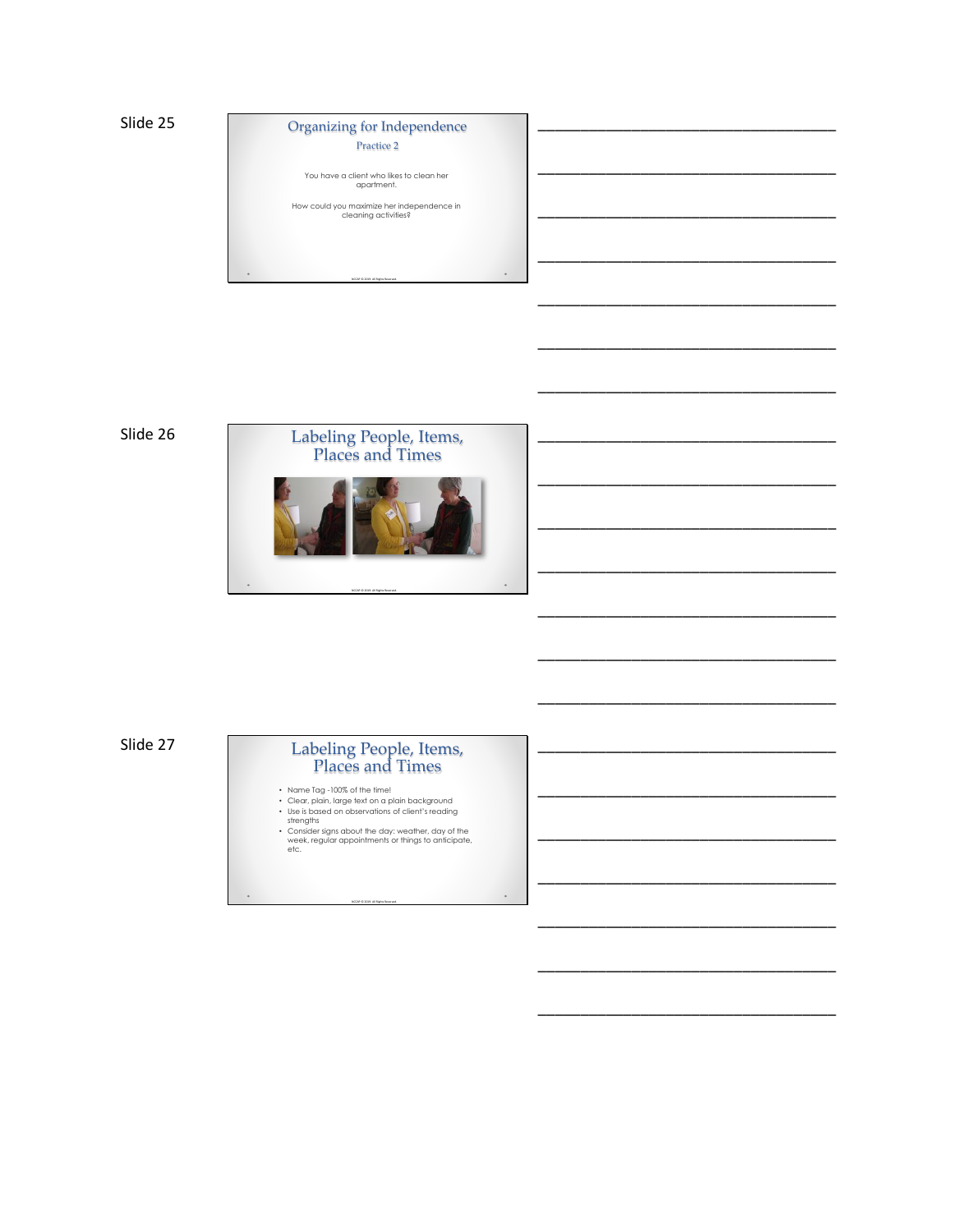





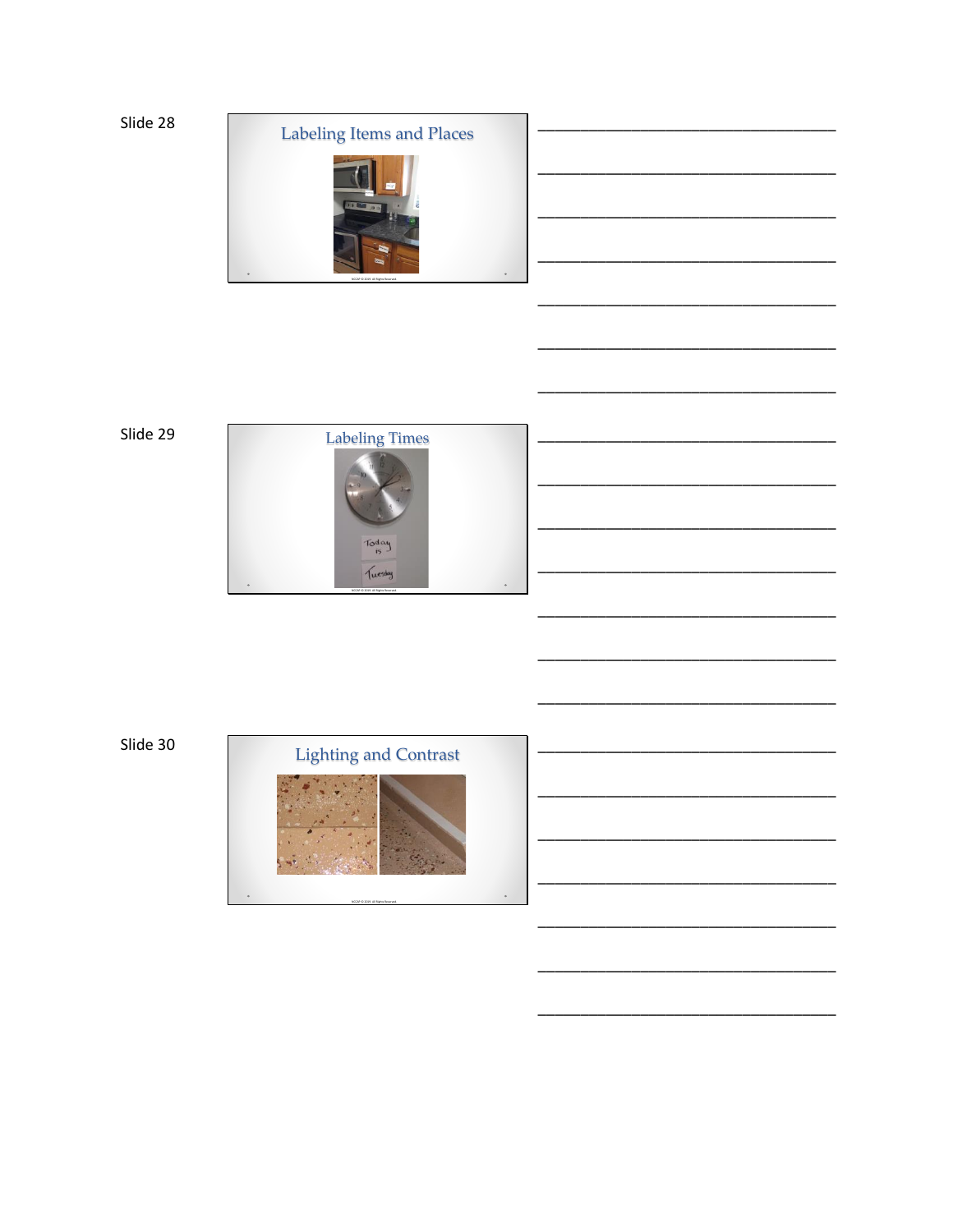

# Slide 32



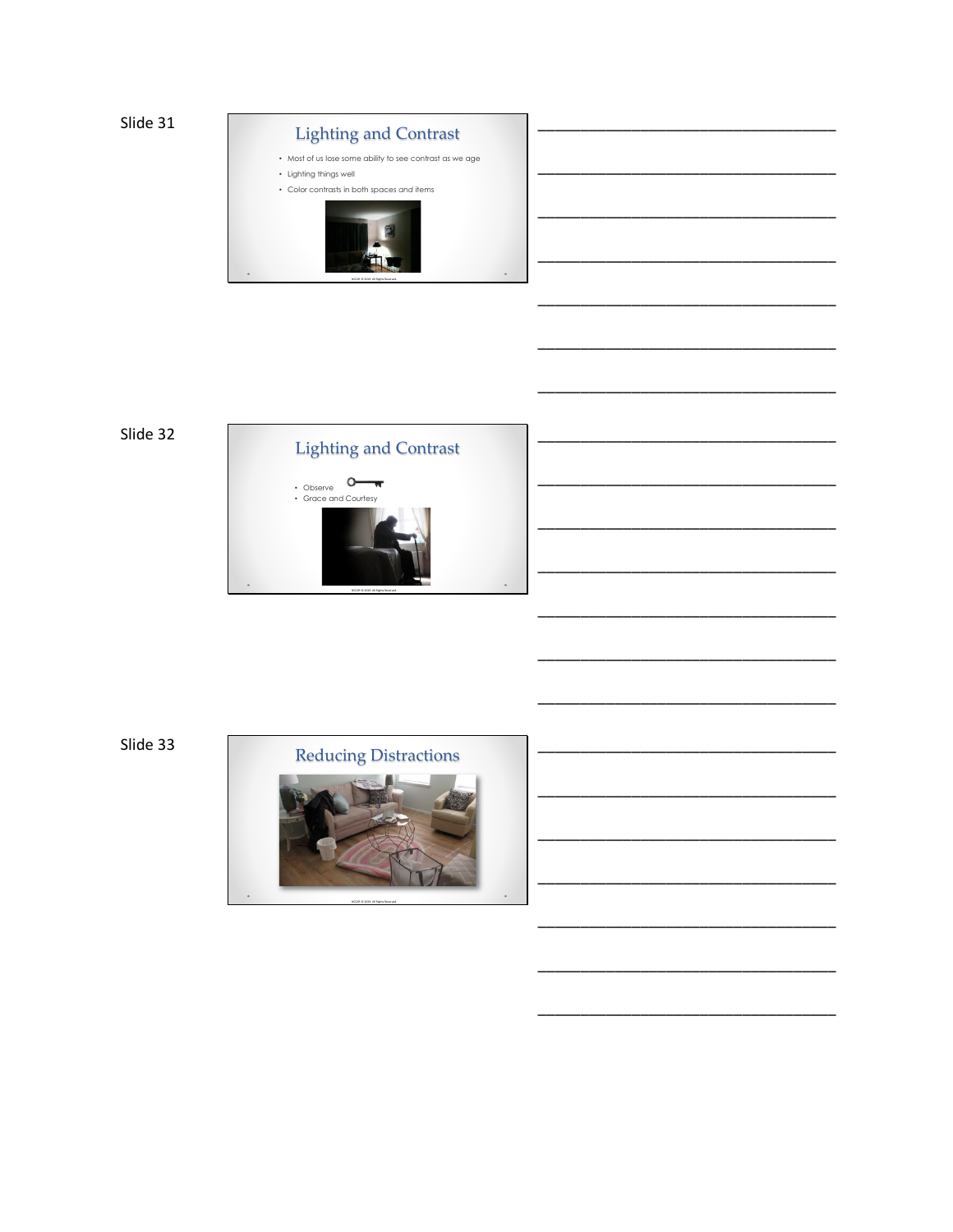

### Slide 35

# Reducing Distractions

1. What situations have you faced where it has been difficult to reduce distractions?

2. What ideas have you used where someone has 'too much stuff,' and may even be a hoarder?

3. How can you create an oasis of calm amidst an atmosphere of clutter, noise, poor lighting, and possibly lack of cleanliness?

NCCAP © 2019. All Rights Reserved.

.

Slide 36





\_\_\_\_\_\_\_\_\_\_\_\_\_\_\_\_\_\_\_\_\_\_\_\_\_\_\_\_\_\_\_\_\_\_\_

\_\_\_\_\_\_\_\_\_\_\_\_\_\_\_\_\_\_\_\_\_\_\_\_\_\_\_\_\_\_\_\_\_\_\_

\_\_\_\_\_\_\_\_\_\_\_\_\_\_\_\_\_\_\_\_\_\_\_\_\_\_\_\_\_\_\_\_\_\_\_

\_\_\_\_\_\_\_\_\_\_\_\_\_\_\_\_\_\_\_\_\_\_\_\_\_\_\_\_\_\_\_\_\_\_\_

\_\_\_\_\_\_\_\_\_\_\_\_\_\_\_\_\_\_\_\_\_\_\_\_\_\_\_\_\_\_\_\_\_\_\_

\_\_\_\_\_\_\_\_\_\_\_\_\_\_\_\_\_\_\_\_\_\_\_\_\_\_\_\_\_\_\_\_\_\_\_

\_\_\_\_\_\_\_\_\_\_\_\_\_\_\_\_\_\_\_\_\_\_\_\_\_\_\_\_\_\_\_\_\_\_\_

\_\_\_\_\_\_\_\_\_\_\_\_\_\_\_\_\_\_\_\_\_\_\_\_\_\_\_\_\_\_\_\_\_\_\_

\_\_\_\_\_\_\_\_\_\_\_\_\_\_\_\_\_\_\_\_\_\_\_\_\_\_\_\_\_\_\_\_\_\_\_

\_\_\_\_\_\_\_\_\_\_\_\_\_\_\_\_\_\_\_\_\_\_\_\_\_\_\_\_\_\_\_\_\_\_\_

\_\_\_\_\_\_\_\_\_\_\_\_\_\_\_\_\_\_\_\_\_\_\_\_\_\_\_\_\_\_\_\_\_\_\_

\_\_\_\_\_\_\_\_\_\_\_\_\_\_\_\_\_\_\_\_\_\_\_\_\_\_\_\_\_\_\_\_\_\_\_

\_\_\_\_\_\_\_\_\_\_\_\_\_\_\_\_\_\_\_\_\_\_\_\_\_\_\_\_\_\_\_\_\_\_\_

\_\_\_\_\_\_\_\_\_\_\_\_\_\_\_\_\_\_\_\_\_\_\_\_\_\_\_\_\_\_\_\_\_\_\_

\_\_\_\_\_\_\_\_\_\_\_\_\_\_\_\_\_\_\_\_\_\_\_\_\_\_\_\_\_\_\_\_\_\_\_

\_\_\_\_\_\_\_\_\_\_\_\_\_\_\_\_\_\_\_\_\_\_\_\_\_\_\_\_\_\_\_\_\_\_\_

\_\_\_\_\_\_\_\_\_\_\_\_\_\_\_\_\_\_\_\_\_\_\_\_\_\_\_\_\_\_\_\_\_\_\_